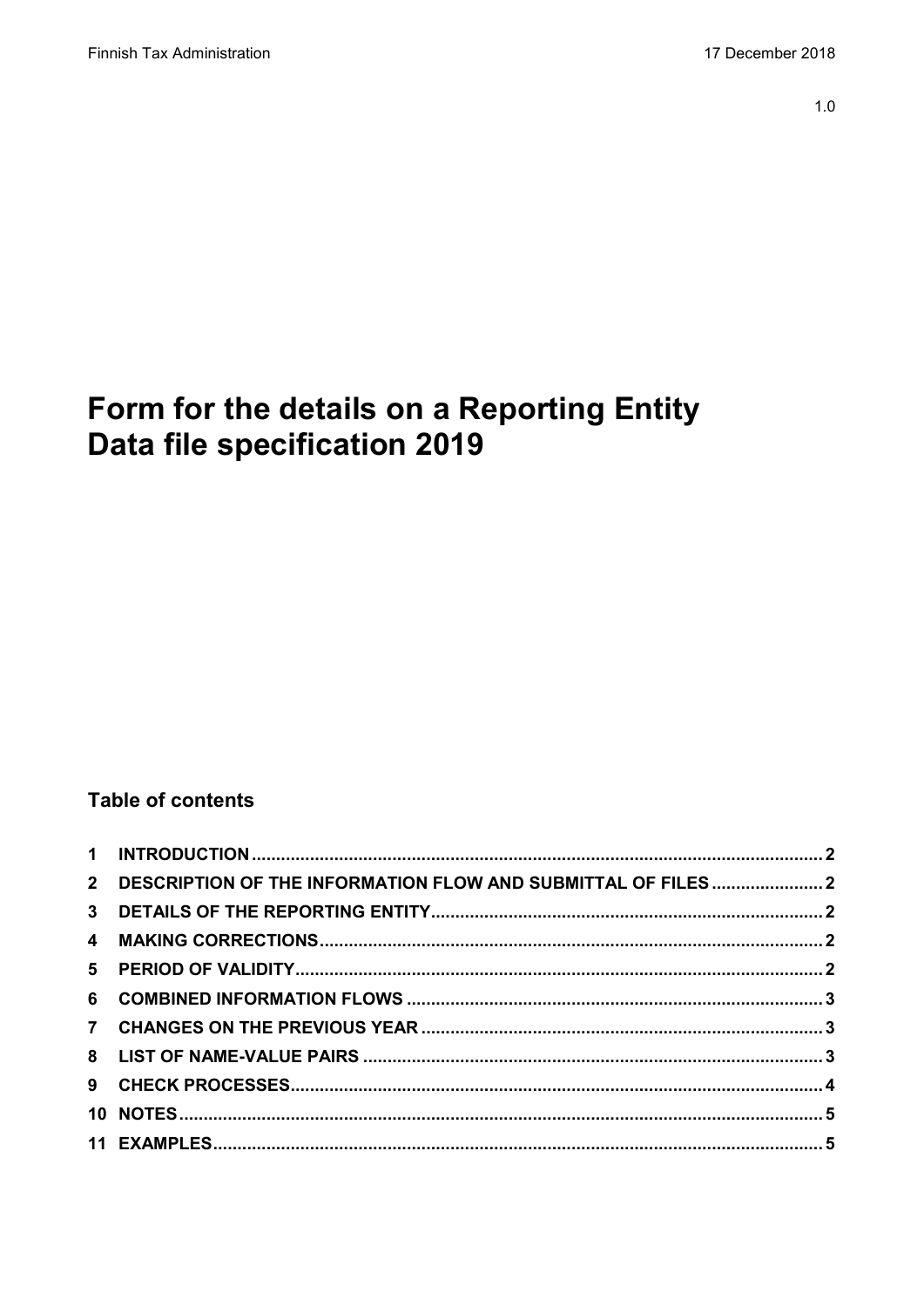## **Version history**

| <b>Date</b> | <b>Version</b> | <b>Description</b> |
|-------------|----------------|--------------------|
| 24.11.2018  | 0.،            | First 2019 version |

#### <span id="page-1-0"></span>**1 INTRODUCTION**

This guidance explains the structures of the required inbound file and the check procedures that follow. For more information, see tax.fi > About us > Information and material on taxation > IT developers > e-Filing guidance > Electronic filing of information returns General description.

#### <span id="page-1-1"></span>**2 DESCRIPTION OF THE INFORMATION FLOW AND SUBMITTAL OF FILES**

Country-by-country reports – including the Form for the details on a Reporting Entity – must normally be filed by a resident or nonresident company (permanent establishment) belonging to a multinational enterprise group (MNE Group) with consolidated group revenue of at least €750 million on the P/L account for the previous accounting year.

Give the exact identity details of the Entity filing the CbC Report and the name of the country to which the report is sent for the fiscal years **ending in 2019**.

Filers are expected to fill in the partial data set (001, 009) on a voluntary basis in cases where the data elements The Finnish Business ID of the Constituent Entity resident in Finland (194) and Name (195) are not reported.

For more information on how filers must identify themselves electronically, on the requirements on Katso ID and Katso Role, and on the information flow's check routine for authorizations, click [here.](https://www.ilmoitin.fi/webtamo/sivut/IlmoituslajiRoolit?kieli=en&tv=CBCSEL)

#### <span id="page-1-2"></span>**3 DETAILS OF THE REPORTING ENTITY**

You can only file one Form for each fiscal year, and if you send us several versions, we only use the most recent one.

#### <span id="page-1-3"></span>**4 MAKING CORRECTIONS**

Entities that have filed the Form must make corrections to any mistakes on it on their own initiative, without delay. To make corrections, replace your previous filing by a new filing (a replacement). This means that you re-enter the data elements that had been right all the time, and you enter the data elements with the errors and omissions now corrected. You have time up to 31 December 2020 to make corrections to the filing that concerns 2019.

If you must completely delete your previous Form (e.g. because the Entity's Business ID was wrong), you must file a deletion report with the value of the 082 element set to 'D' (082:D). Besides the 082 data element, other required entries on a deletion report are 000, 010, 020, 054 and 999. We also recommend filling in the information on a person to contact (041 and 042). On the deletion report, you cannot make changes or corrections.

#### <span id="page-1-4"></span>**5 PERIOD OF VALIDITY**

This specification sets out the requirements of file formatting that come into force 17 December 2018 and continue to be in force until a new version of this specification is released.

You must send the Form by the end date of the reportable fiscal year (= accounting period).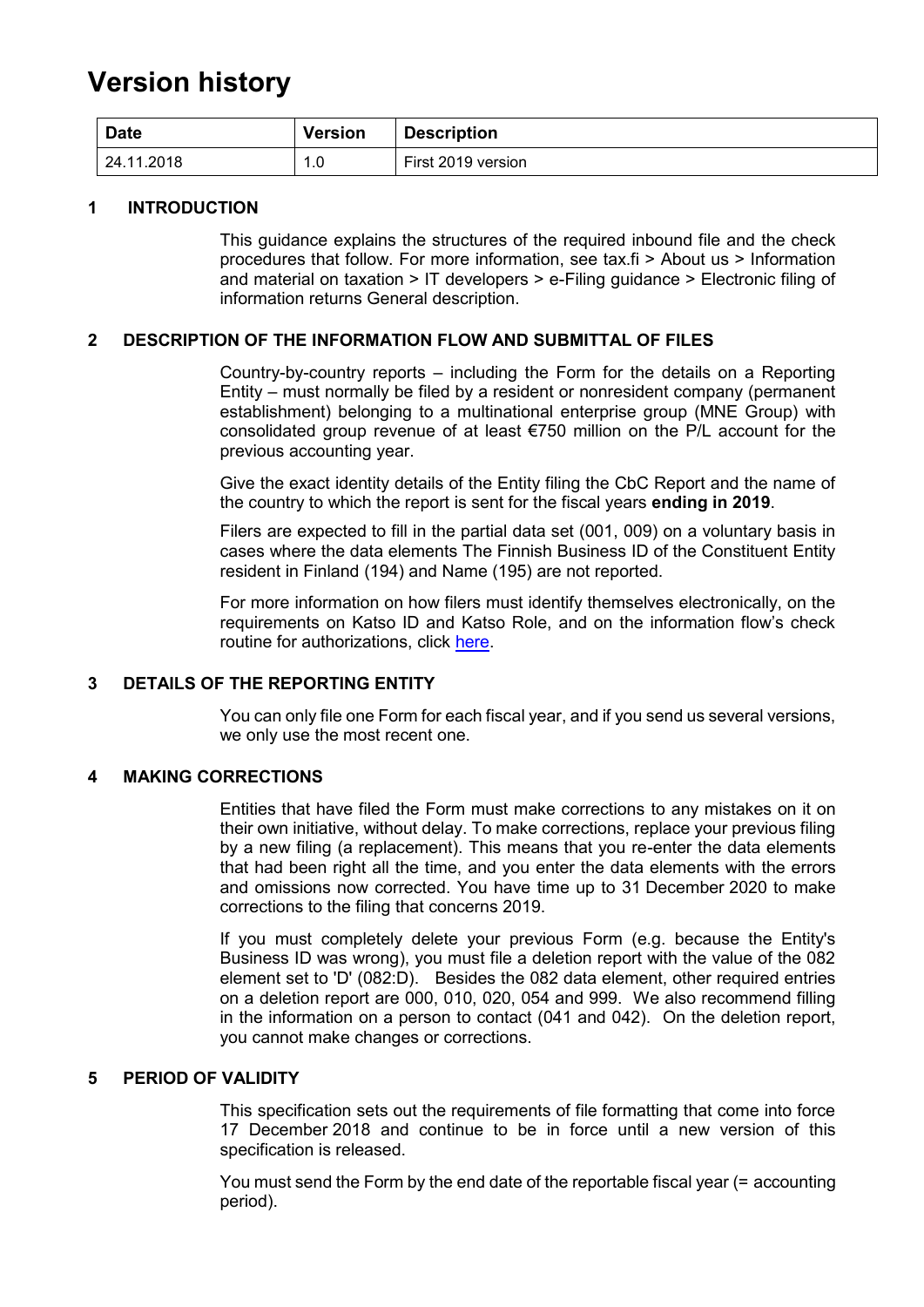## <span id="page-2-0"></span>**6 COMBINED INFORMATION FLOWS**

This is a submittal that cannot be accompanied by other reports or enclosures.

### <span id="page-2-1"></span>**7 CHANGES ON THE PREVIOUS YEAR**

<span id="page-2-2"></span>

| <b>Versio</b> | on ID | Informati Information | Definition     |
|---------------|-------|-----------------------|----------------|
| 1.0           | 000   | File ID               | Yearly changes |

#### **8 LIST OF NAME-VALUE PAIRS**

| <b>Name</b> | P/V | Calc.<br>/check | <b>Description</b>                                                                                                                                                                                                                                                                                 | <b>Format</b>                    | Per-<br>missible<br>values                                       |
|-------------|-----|-----------------|----------------------------------------------------------------------------------------------------------------------------------------------------------------------------------------------------------------------------------------------------------------------------------------------------|----------------------------------|------------------------------------------------------------------|
| 000         | P   |                 | File ID                                                                                                                                                                                                                                                                                            | AN8                              | CBCSEL19                                                         |
| 045         | P   |                 | Service provider's ID code.<br>Service provider will fill in.                                                                                                                                                                                                                                      | AN3                              |                                                                  |
| 048         | V   |                 | Name of the software application that sends the file.                                                                                                                                                                                                                                              | AN35                             |                                                                  |
| 198         | V   |                 | Send Date and Time - populated by the service provider                                                                                                                                                                                                                                             | <b>PPKKVVVV</b><br><b>HHMMSS</b> |                                                                  |
| 020         | P   |                 | Name of the Reporting Entity                                                                                                                                                                                                                                                                       | AN150                            |                                                                  |
| 010         | P   |                 | Reporting Entity's Business ID                                                                                                                                                                                                                                                                     | <b>YTUNNUS2</b>                  |                                                                  |
| 041         | V   |                 | Name of a person to contact                                                                                                                                                                                                                                                                        | AN50                             |                                                                  |
| 042         | V   |                 | Contact person's telephone                                                                                                                                                                                                                                                                         | <b>PUHELIN</b>                   |                                                                  |
| 082         | V   |                 | Deletion<br>$D =$ deleting a previous filing.                                                                                                                                                                                                                                                      | A1                               | D                                                                |
| 121         | P/V | $\ast$          | Reporting Role of the Reporting Entity<br><b>CBC701: Ultimate Parent Entity</b><br>$\overline{\phantom{a}}$<br><b>CBC702: Surrogate Parent Entity</b><br>$\overline{\phantom{a}}$<br>CBC703:Domestic Constituent Entity (local filing)<br>$\overline{\phantom{a}}$<br>$CBC704 = None of the above$ | AN <sub>6</sub>                  | <b>CBC701</b><br><b>CBC702</b><br><b>CBC703</b><br><b>CBC704</b> |
| 054         | P   |                 | Fiscal year                                                                                                                                                                                                                                                                                        | PPKKVVVV-<br><b>PPKKVVVV</b>     |                                                                  |
| 188         | P/V | $\ast$          | Name of the filer of the CbC Report                                                                                                                                                                                                                                                                | AN150                            |                                                                  |
| 189         | P/V | $\ast$          | Filer's Finnish Business ID                                                                                                                                                                                                                                                                        | <b>YTUNNUS2</b>                  |                                                                  |
| 190         | P/V | $\ast$          | Filer's foreign Tax Identification Number<br>If known, the TIN must be filled in.                                                                                                                                                                                                                  | AN50                             |                                                                  |
| 191         | P/V | $\ast$          | Filer's tax jurisdiction.<br>Country Code as listed in the ISO3166-1 standard.<br>Examples: DE = Germany and SE = Sweden.                                                                                                                                                                          | <b>MAATUNNUS</b>                 |                                                                  |
| 192         | P/V | $\ast$          | Role of the filer<br><b>CBC711: Ultimate Parent Entity</b><br><b>CBC712: Surrogate Parent Entity</b>                                                                                                                                                                                               | AN <sub>6</sub>                  | CBC711<br><b>CBC712</b>                                          |
| 001         | P/V |                 | Number of partial data sets                                                                                                                                                                                                                                                                        | N <sub>8</sub>                   |                                                                  |
| 194         | P/V | $\ast$          | The Finnish Business ID of the Constituent Entity resident<br>in Finland                                                                                                                                                                                                                           | <b>YTUNNUS2</b>                  |                                                                  |
| 195         | P/V | $\ast$          | The name of the Constituent Entity resident in Finland                                                                                                                                                                                                                                             | AN150                            |                                                                  |
| 009         | P/V |                 | End character of the partial data set                                                                                                                                                                                                                                                              | N <sub>8</sub>                   |                                                                  |
| 196         | V   |                 | Optional description                                                                                                                                                                                                                                                                               | AN1000                           |                                                                  |
| 999         | P   |                 | Final code                                                                                                                                                                                                                                                                                         | N <sub>8</sub>                   |                                                                  |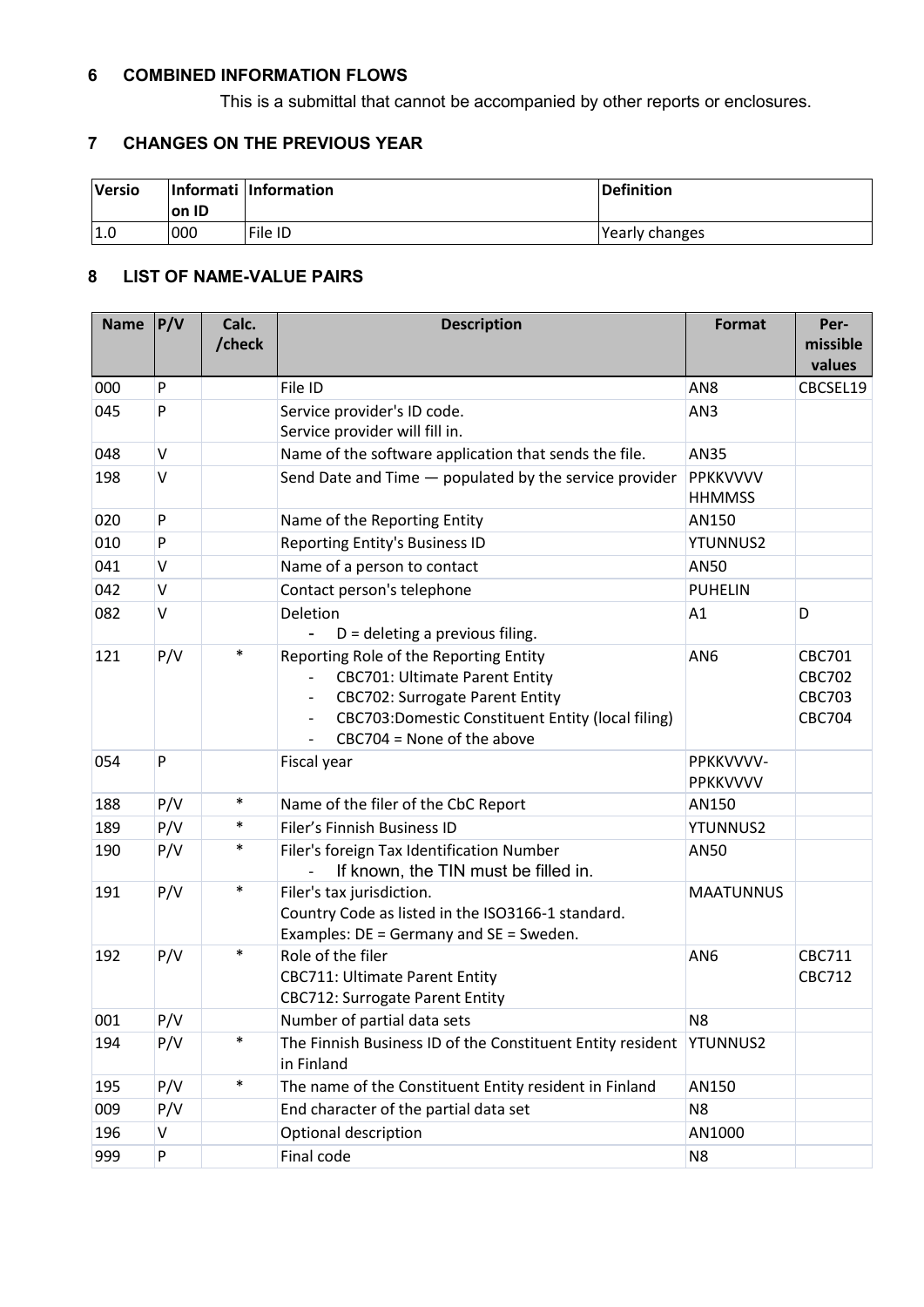## <span id="page-3-0"></span>**9 CHECK PROCESSES**

| New/        | ID  | Description of Calc. Rule / Check                                                                         |
|-------------|-----|-----------------------------------------------------------------------------------------------------------|
| Changed     |     |                                                                                                           |
| $\mathsf C$ | 000 | The last two characters of the year of the end date of the fiscal year ("2019") must                      |
|             | 054 | be ("19") which is the same as the ending characters of the File Identifier ("19").                       |
|             |     |                                                                                                           |
|             |     | #1366; Fiscal-year end date must match the year indicated by File Identifier.                             |
|             | 082 | In addition to the required elements, also 121, 188 and 191 are mandatory when                            |
|             | 121 | your filing is not a deletion report (082:D).                                                             |
|             | 188 |                                                                                                           |
|             | 191 |                                                                                                           |
|             |     | #1365; The 121, 188 and 191 data elements are mandatory for other than                                    |
|             | 082 | deletion reports.<br>For other than deletion reports (082:D), either 189 or 190 is mandatory.             |
|             | 189 |                                                                                                           |
|             | 190 |                                                                                                           |
|             |     | #1307; The 189 and 190 data elements are mandatory for other than deletion                                |
|             |     | reports.                                                                                                  |
|             | 121 | If Reporting Role (121) is 'CBC701', 'CBC702' or 'CBC703', the check must be made                         |
|             | 189 | to ascertain that the Entity's Finnish Business ID (189) is the same as Filer's                           |
|             | 190 | Business ID (010).                                                                                        |
|             | 010 |                                                                                                           |
|             |     | #1296; According to your input, the Reporting Role is "Ultimate Parent Entity",                           |
|             |     | "Surrogate Parent Entity" or " Domestic Constituent Entity (local filing)". It is                         |
|             |     | required that the Reporting Entity's Business ID is the same as the Filer's. Please<br>recheck the entry. |
|             | 121 | If Reporting Role (121) is 'CBC704', the check is made that either a Finnish                              |
|             | 189 | Business ID (189) or a foreign TIN (190) is entered. You cannot enter both.                               |
|             | 190 |                                                                                                           |
|             |     | #1298; According to your input, Reporting Role is "None of the above". Enter the                          |
|             |     | entity's Finnish Business ID or its foreign TIN. Fill in just one of the elements. You                    |
|             |     | cannot give both.                                                                                         |
|             | 121 | If Reporting Role (121) is 'CBC704' and the Entity's Finnish Business ID (189) is                         |
|             | 189 | populated. the check is made to ensure that it is not the same as Filer's Business                        |
|             | 010 | ID (010).                                                                                                 |
|             |     | #1299; According to your input, Reporting Role is "None of the above". You                                |
|             |     | cannot give a Reporting Entity's Business ID that would be the same as the Filer's.                       |
|             |     | Please recheck the entry.                                                                                 |
|             | 121 | If Reporting Role (121) is 'CBC701', 'CBC702' or 'CBC703', the check is made to                           |
|             | 190 | ensure that no foreign TIN (090) has been entered.                                                        |
|             |     |                                                                                                           |
|             |     | #1300; According to your input, the Reporting Role is "Ultimate Parent Entity",                           |
|             |     | "Surrogate Parent Entity" or " Domestic Constituent Entity (local filing)". You                           |
|             |     | cannot enter a foreign TIN as the ID code of the Reporting Entity. Please recheck                         |
|             |     | the entry.                                                                                                |
|             | 121 | If Reporting Role (121) is 'CBC701', 'CBC702' or 'CBC703', the check is made to                           |
|             | 191 | ensure that Tax Jurisdiction (191) is 'FI'.                                                               |
|             |     | #1301; According to your input, the Reporting Role is "Ultimate Parent Entity",                           |
|             |     | "Surrogate Parent Entity" or "Domestic Constituent Entity (local filing)". Finland                        |
|             |     | (FI) must be the Tax Jurisdiction of the Reporting Entity. Please recheck the entry.                      |
|             | 121 | If Reporting Role (121) is 'CBC704', the check is made that the filer's role (192) is                     |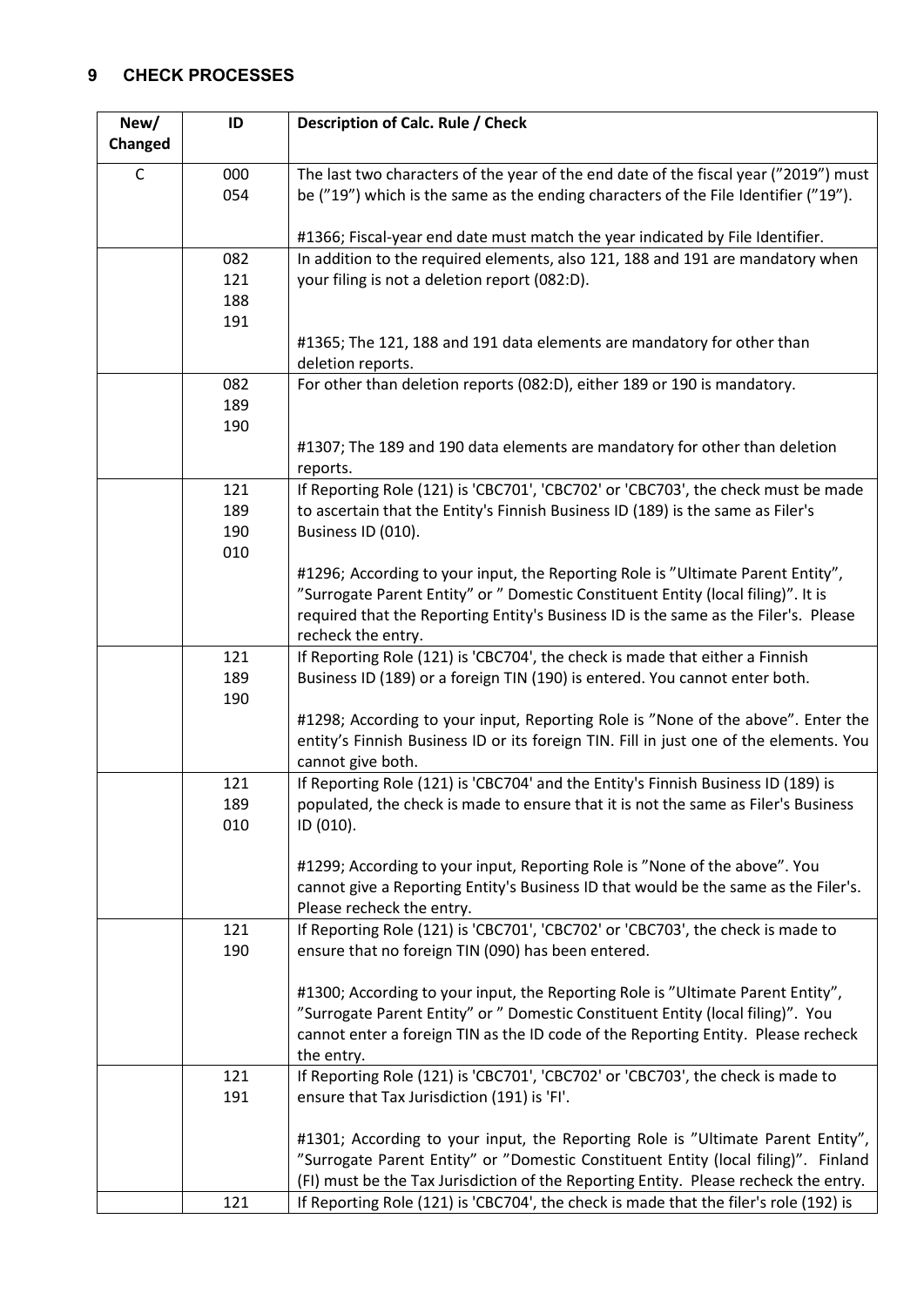| 192 | populated.                                                                                                                                                                                                                          |
|-----|-------------------------------------------------------------------------------------------------------------------------------------------------------------------------------------------------------------------------------------|
|     | #1302; According to your input, Reporting Role is "None of the above". For this<br>reason, you must also indicate the role of the party filing the CbC Report.                                                                      |
| 121 | If Reporting Role (121) is 'CBC701', 'CBC702' or 'CBC703', the check is made to                                                                                                                                                     |
| 192 | ensure that no filer's role (192) has been entered.                                                                                                                                                                                 |
|     | #1303; According to your input, the Reporting Role is "Ultimate Parent Entity",<br>"Surrogate Parent Entity" or " Domestic Constituent Entity (local filing)". No role<br>of the filer must be specified. Please recheck the entry. |
| 194 | When you report "The Finnish Business ID of the Constituent Entity resident in                                                                                                                                                      |
| 195 | Finland" (194) or "The name of the Constituent Entity resident in Finland" (195),<br>you must fill in both elements.                                                                                                                |
|     | #1367; When you report "The Finnish Business ID of the Constituent Entity resident<br>in Finland" (194) or "The name of the Constituent Entity resident in Finland" (195),<br>you must fill in both elements.                       |

#### <span id="page-4-0"></span>**10 NOTES**

None.

#### <span id="page-4-1"></span>**11 EXAMPLES**

The examples below show "Details on a Reporting Entity" data files for 2019.

Example 1: This is a submittal made by a Constituent Entity operating in Finland. The Country-by-Country Report is submitted by a company that has Germany as its tax jurisdiction. The Reporting Entity does not have a Finnish Business ID. It uses its foreign identification number. This submittal contains a list of all Constituent Entities resident in Finland (2 entities).

000:CBCSEL19 010:1234567-8 020:Test Company 'A' 041:Test person to contact 042:+35899999999 121:CBC704 054:01012019-31122019 188:Reporting Entity 190:987654321 191:DE 192:CBC711 001:2 194:1234567-8 195:Test Company 'A' 009:1 194:2345678-9 195:Test company 'B' 009:2 048:Software X 196:Optional description up to a thousand characters 999:1